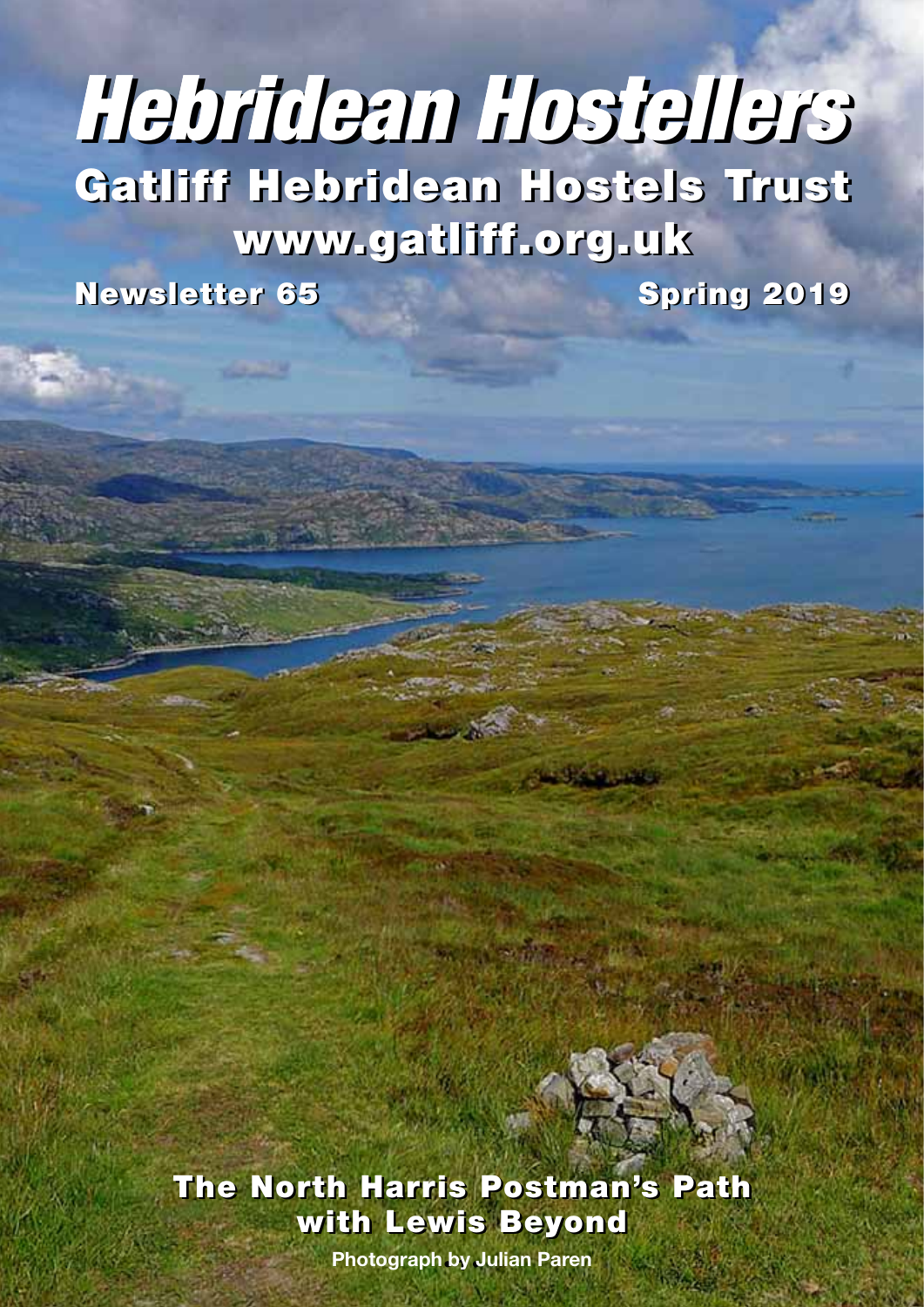# From the Chairman

**Peter Clarke, Chairman, writes:** There are warnings of gales in sea areas… Rockall, Bailey, Malin, Hebrides … Hum I think, yes, **'Sea area Gatliff'**. I hope the hostels will be OK. Gales have been all too frequent this winter. Bad weather in the islands isn't only confined to the winter months. But come rain, wind or shine, our hostels are there as a safe haven. All the hostels have background heat; get the fire going and you will soon dry out. Come rain or shine hostellers with a sense of adventure will visit the islands.

The early 20th Century poet, **James Elroy Flecker**, summed it up in the lines 'West of these out to seas colder than the Hebrides I must go / Where the fleet of stars is anchored and the young star-captains glow.'

Some of my local friends call days with gales, 'Duvet days'. There is nothing for it but to fire up the stove, with plenty of fuel nearby, and get the kettle on. Nothing for it! Slow down, snuggle up in front of the fire and enjoy that cuppa. There is that memorable passage in *The Wind in the Willows:*



*The 'safe haven' at Rhenigidale from 1962. This photograph by Julian Paren was taken in 1986, before the construction of the road.* 

'Once well underground you know exactly where you are. Nothing can happen to you, and nothing can get at you. You're entirely your own master and you don't have to consult anybody or mind what they say. Things go on all the same overhead and you let 'em and don't bother about 'em. When you want to, up you go and there those things are, waiting for you ... no builders, no tradesmen, no remarks passed on to you by fellows looking over your wall and, above all, no weather …' and enjoy the company of your fellow hostellers. They have come from a **spectrum** of places and occupations. You never know what you will learn. Again the book sums it up for me:

'It seemed a place where **heroes** could fitly feast after victory, where weary harvesters could line up in scores along the table and keep their Harvest Home with mirth and song, or where two or three friends of simple tastes could sit about as they pleased and eat and smoke and talk in comfort and contentment. The ruddy brick floor smiled up at the smoky ceiling; the oaken settles, shiny with long wear, exchanged cheerful glances with each other; plates on the dresser grinned at pots on the shelf, and the merry firelight flickered and played over everything without distinction.'

These are some of the ideals I have in my head when I work away behind the scenes to help **the hostels**. As George Mackay Brown says in his poem, *The Storm*, 'For the islands I sing / and for a few friends; / not to foster means / or be midwife to ends.'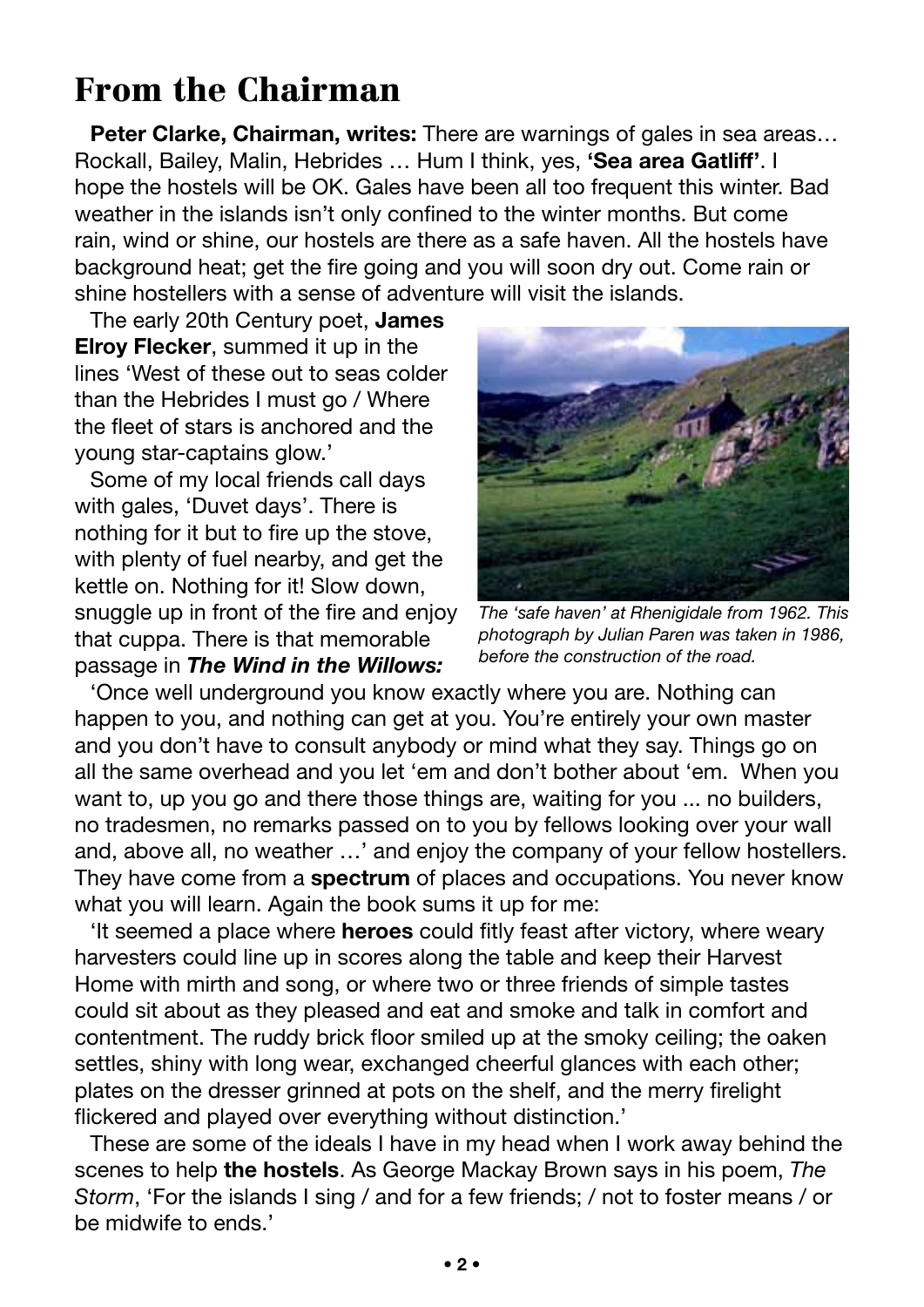## Continuing the Promotion of a Movement

In terms of even human history, let alone evolutionary development, the last 110 years is a rather short period of time. It was in 1909 that a German schoolteacher, Richard Schirrmann, devised the **'youth hostel'** concept and after three years opened the first building to carry its name. Almost 20 years, and a World War later, the first eleven British hostels were opened by the Easter of 1931.

A European, to become worldwide, movement was underway, bolstered by the social demands of the Great Depression, the harsh conditions of inner citylife and a desire to give young working people an opportunity to spend leisure time in open countryside, fresh air and **affordable accommodation**. It was the creation of conditions that were healthy for the not-so-wealthy.

**Herbert Gatliff** was a pioneering member of the hostelling movement. However, by the 1950s he had reservations about the ways in which the various organisations with which he was involved were progressing. He wanted to see a return to the 'simple' aspects of residence and the stimulating environments of discovery and awareness rather than of comfort and convenience.

So after a visit to the **Outer Hebrides** with Sir John Cadbury in 1947, he quietly starting devising an alternative network of hostels that would promote original values. This then began with the opening of the Rhenigidale hostel in 1962 and the creation of five further distinctive hostels until and after his death in 1979. The current legacy of three in the Gatliff mould are cherished by many.

If you have an attachment, sympathy or interest in helping to drive this particular 'continuing' aspect of the movement, used by thousands every year, the Gatliff Hebridean Hostels Trust, then please **register** your interest by notifying us at any of the addresses in the list on the final page of this newsletter. We are looking for volunteers, specialists in specific areas of management as well as directors.

For those who wish to learn more, a session is planned to portray what is required to complement the work of hundreds of individuals who have helped in the past to create the present range of hostels and to implement ways to preserve them for future generations. If you feel sufficiently **inspired** to help in the continuation of this activity, then do make contact and become



involved. *The ruined store at Gearraidh Lotaigear, photographed by Julian Paren, is mentioned on Page 5.*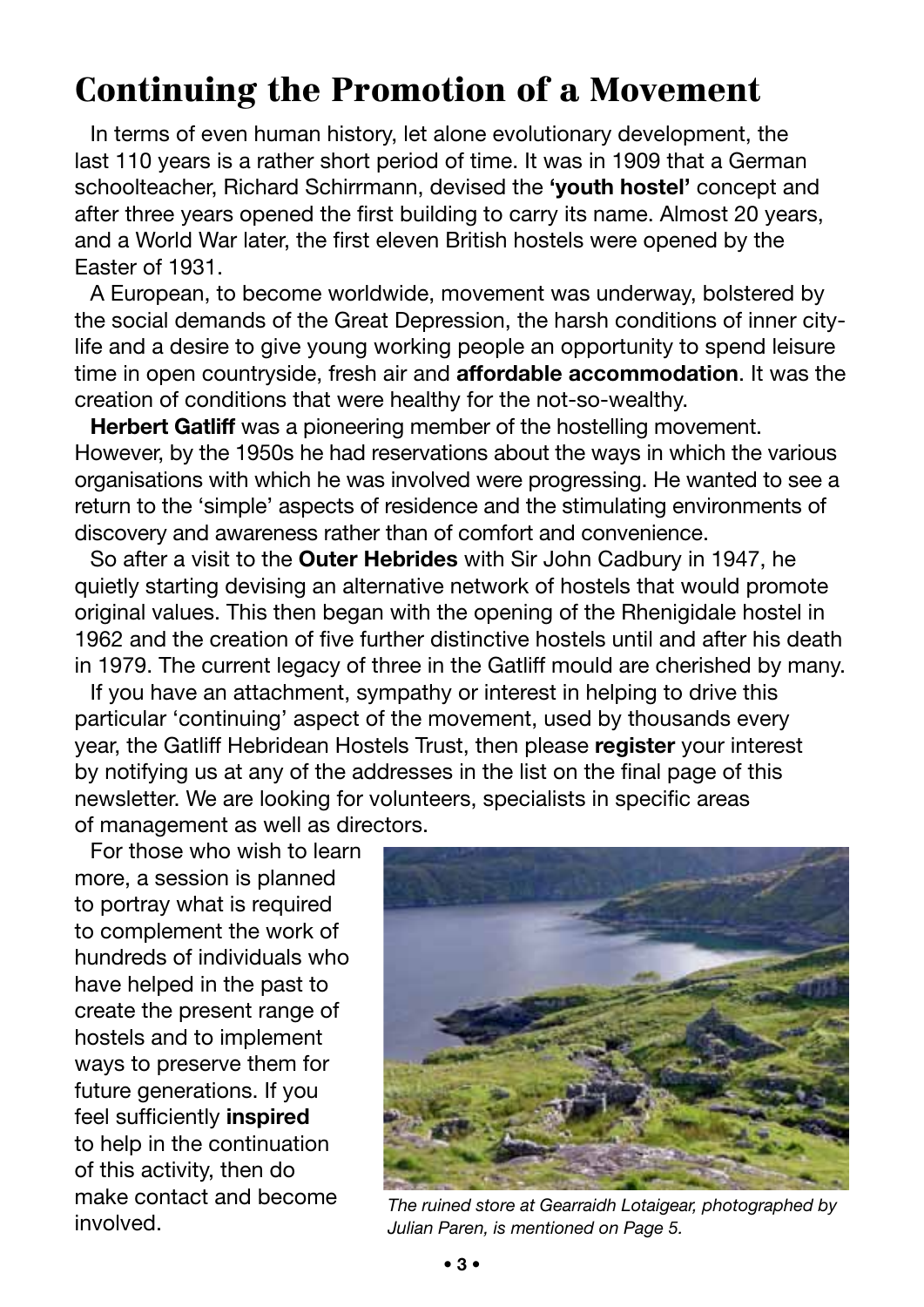## Hooked on the Hebrides - Four

**John Joyce, GHHT Project Manager, writes:** 'My journey to the Hebrides started 50 years ago on a station platform … when **Herbert Gatliff** and I got talking while waiting for a train to London after a YHA meeting. Up until then my singular experience of Scotland had been a Glencoe winter mountaineering course in 1968 run by Hamish MacInnes.

Although 50 years my senior, Herbert was still full of ideas and I was intrigued by his heartfelt **passion** for the Highlands & Islands. In 1972, I ventured on my first trip to the Hebrides with my girlfriend (now wife), Maggie. Ferries at Ballachulish and Kyle of Lochalsh meant slower venturing north than now.

Coming into Tarbert, the lunar landscape of **Harris** was a shock and we walked all the way to off-grid Rhenigidale across that wonderful coastal track. Here cereal crops still grew on the lazy beds. Roddy, the warden, would set up the Tilley lamp in the evening as there was no electricity. You got drinking water from a small covered spring along a track towards the sea.

On the first work party I organised, everything had to go around to the stone jetty at **Rhenigidale** by sea on a hired boat from Kyles Scalpay. There was very little fencing on the surrounding land so it was easy to roam and below the hostel was a flattish grassy area we used for football!

The only link between Harris, Berneray and North Uist at the time was a small clinker-built open boat. It was a 'spray-in-the-face' experience across the shallow sea around the tracery of tiny islands, going through the navigation channel in front of what is now **Berneray** hostel and on to Newton Ferry. From here we hitched down to South Uist.

At **Howmore** the warden lived in a thatched house by the track and she insisted that Maggie slept in the luxury of a proper bed with a quilt in her outbuilding while I had to settle for a camp bed in the hostel. What a location to explore, so open and wild from estuary to beach to machair and the beckoning triumvirate of mountains to the east.

Around midsummer time there are magical night sounds on the machair and walking on the beach at midnight when it never seems to get properly dark. **Time** weaves and connects the people, events and places into memories and there are too many to write in this brief space.

They include: discovering the abandoned village at Garenin before we developed a hostel there; exploring and scrambling around the amazing coastal scenery of Lewis; abseiling down blow-holes; the ever-changing sky and seascape; hostels at Claddach Baleshare and Berneray; wardens, work parties and volunteers; friends, family and children who visited with us and **appreciated** the islands along the way.

So far it has been a near **50-year journey** and a final thought is that I am now the same age as Herbert was when I met him!'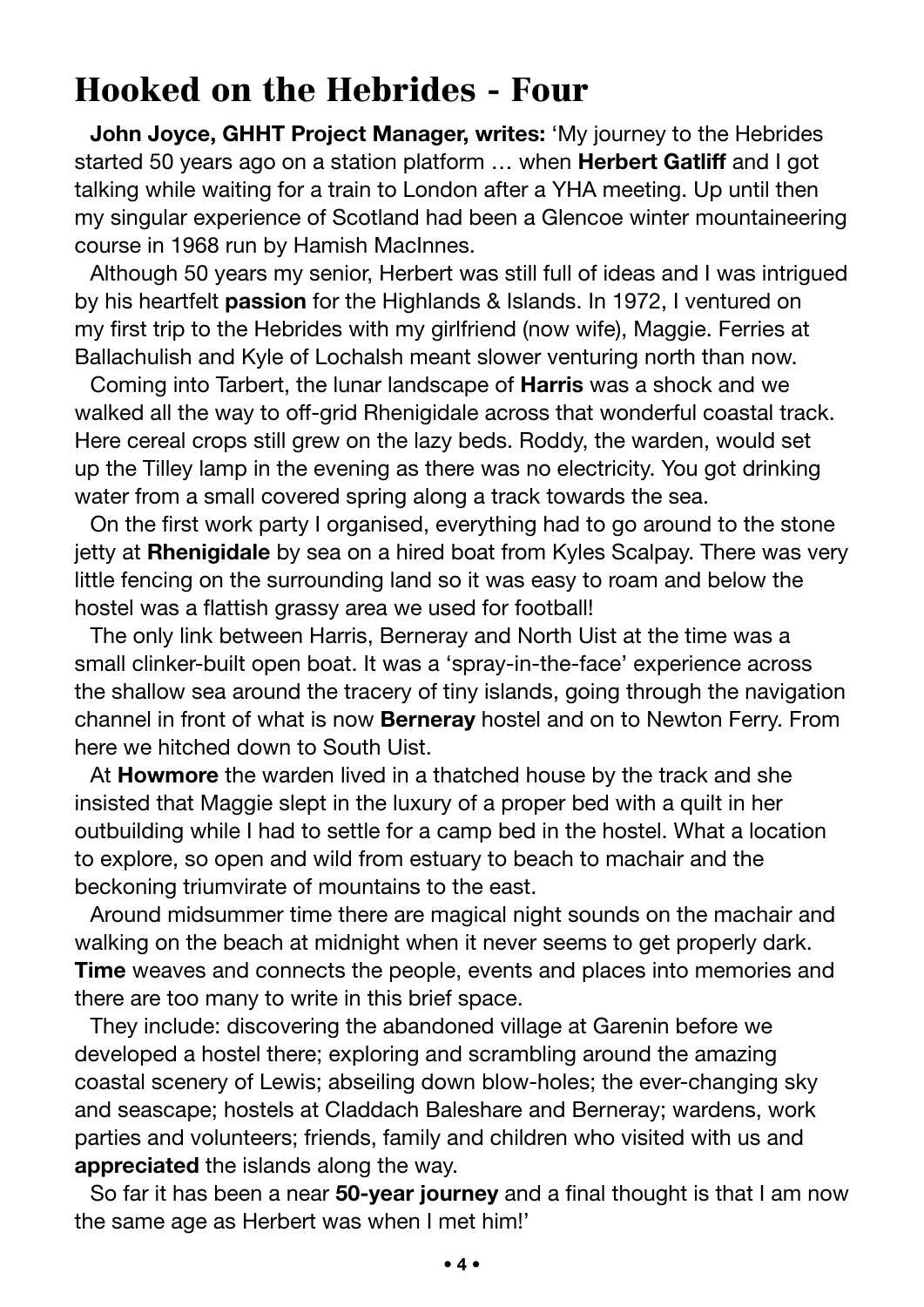## A Remarkable Place

In order to have a history, places must have had dynamic features - geological, social and personal. **Rhenigidale**, site of the first Gatliff hostel, remains a small settlement with a vibrant past. It became home in the early 19th Century to groups of people from the far shore of Loch Seaforth and from Taransay, with transport connections exclusively by sea.

When postal services were established, a three-and-a-half mile zig-zag footpath towards Tarbert, the main town of Harris, was regularly used. Then in 1921, new crofts at Portnalong, Skye, were opened and by 1925 there was a 'mass migration' there by many of the 100-strong Rhenigidale population. The future looked **uncertain** then.

There were pleas in the 1930s for a **road** to be constructed from Màraig, with plans finally drawn up in 1974 and an eventual wait of a further 16 years for funding and completion. This was the last village of a comparable size to be connected to the British road network. It had taken almost 60 years to get things done and to facilitate vehicles with internal combustion engines!

A **telephone**, linked to a radio relay station, was made available in 1958 and its single digit number 'Rhenigidale 1' remained in operation until 1990. Morag MacInnes, widow of the postman, Duncan, kept the phone in the lobby of her house by the beach and she was the last person in Britain to supervise what was once a common practice in rural areas, 'attended call services'.

Her brother-in-law, Roddy, was the person who encouraged Herbert Gatliff to set up his hostel in 1962. It developed a **dynamic** of its own in encouraging visitors to trek over the hills. The Schools Hebridean Society had what was a vital camp there - for the group's project of surveying the route for a road was carried out by one of its leaders, John Hutchinson, a civil engineer.

In more recent times, the nephew of Donald and Roddy MacInnes, Kenny MacKay (postman from 1975 - 1987) has been instrumental in his successful striving to bring in the road, broadband and a range of services, including electricity which appeared in 1980. His **book**, *Rhenigidale - A Community's Fight for Survival*, has been acclaimed - for it shows how easy it is for evacuation to end a way of life.

If you have the privilege of walking the old Postman's Path, there are two **indicators** in and just beyond the village. One is that the old school, where Kenny's wife, Moira, was the single-teacher, has been converted to holiday accommodation. The other is the now ruined settlement of Gearraidh Lotaigear (photograph on Page 3) that was actually occupied until the early 1970s. The place had a store for supplies.

The closure of school and 'shop' often heralds the final phase of a community. However, such has been the working of personalities with devoted spirits, that their **legacies** are of somewhere that is now thriving and attracting steady streams of visitors throughout the year. If you have not ventured that far in North Harris, a remarkable place awaits you and, moreover, accommodation is readily available.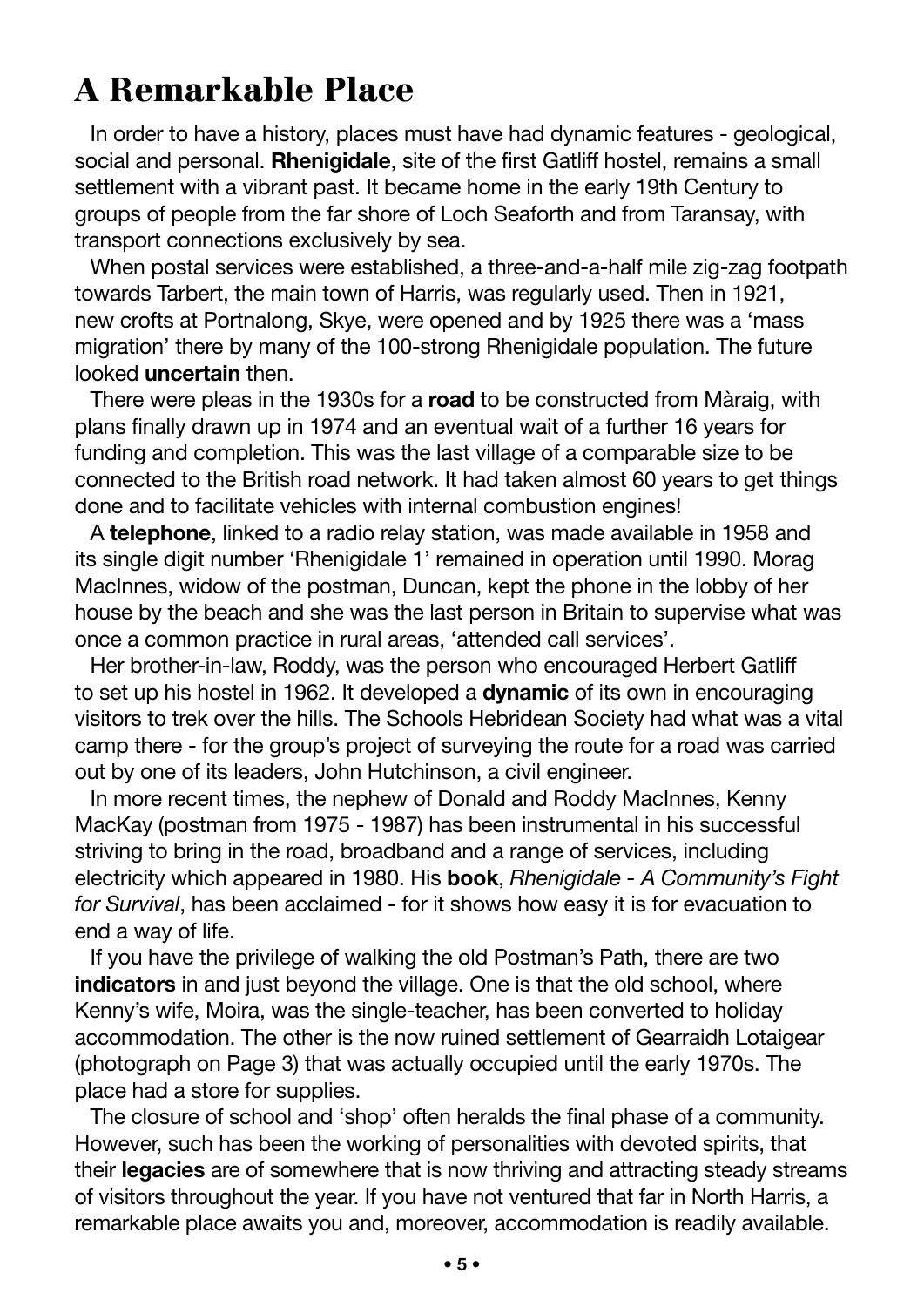# Alternative Guides

Social, financial and diplomatic barriers to national and international travel started to lift after the First World War with the revolutions in leisure, the improvements in transport, the popularity of cycling and the establishment of national **hostelling** organisations. Then, with the end of austerity some years after the Second World War, came the first guide-books aimed at adventurous and younger travellers.

1957 saw the appearance of Arthur Frommer's publications; the first BIT Travel Guides in 1968, named after the small computer unit; then in 1973 the name, **Lonely Planet**, was used by Tony & Maureen Wheeler to complement this new genre of guides. The company is based in Melbourne and has sold 120 million books as it approaches its half-century.



Logo is ™ and reproduced with permission from Lonely Planet © 1973

How Herbert Gatliff would be delighted to see **Rhenigidale** featured in the forthcoming 13th edition of the Lonely Planet travel guide to Great Britain. His plans for the Hebrides started in the 1940s & '50s and in 1962 a hostel opened to assist the adventurous and the young. It was part of an 'alternative' movement, in bricks-and-mortar rather than paper-and-ink.

## Archives and Galleries

There is a paradox in the multiplicity of material being produced to record human activities and the singular way in which much of it is lost, being of an ephemeral nature. Sometimes a complete revolution goes astray with, for example, the devising of microfiche as a storage system and the obsolescence of machines to **retrieve** the information processed.

The work of the pioneers of the hostelling movements is 'within living memory' but only just. The scarcity of photographs of people associated with those innovative times is marked. There is, of course, a range of images of the Gatliff hostels from early times, but they are not in one place and really need to be **archived**. The recording of memories is another matter.



*Photograph of Claddach Baleshare in 1986 by Julian Paren*

Future historians need to know about the **observations** of people who have, for example, worked at Rhenigidale, stayed at our former hostel on Scarp, enjoyed Claddach Baleshare, were pleased to find a vibrant hostel at Garenin. If you have material on any aspects of our six hostels - photographic, written or auditory - please contact the Editor or Project Manager whose addresses are on the back cover.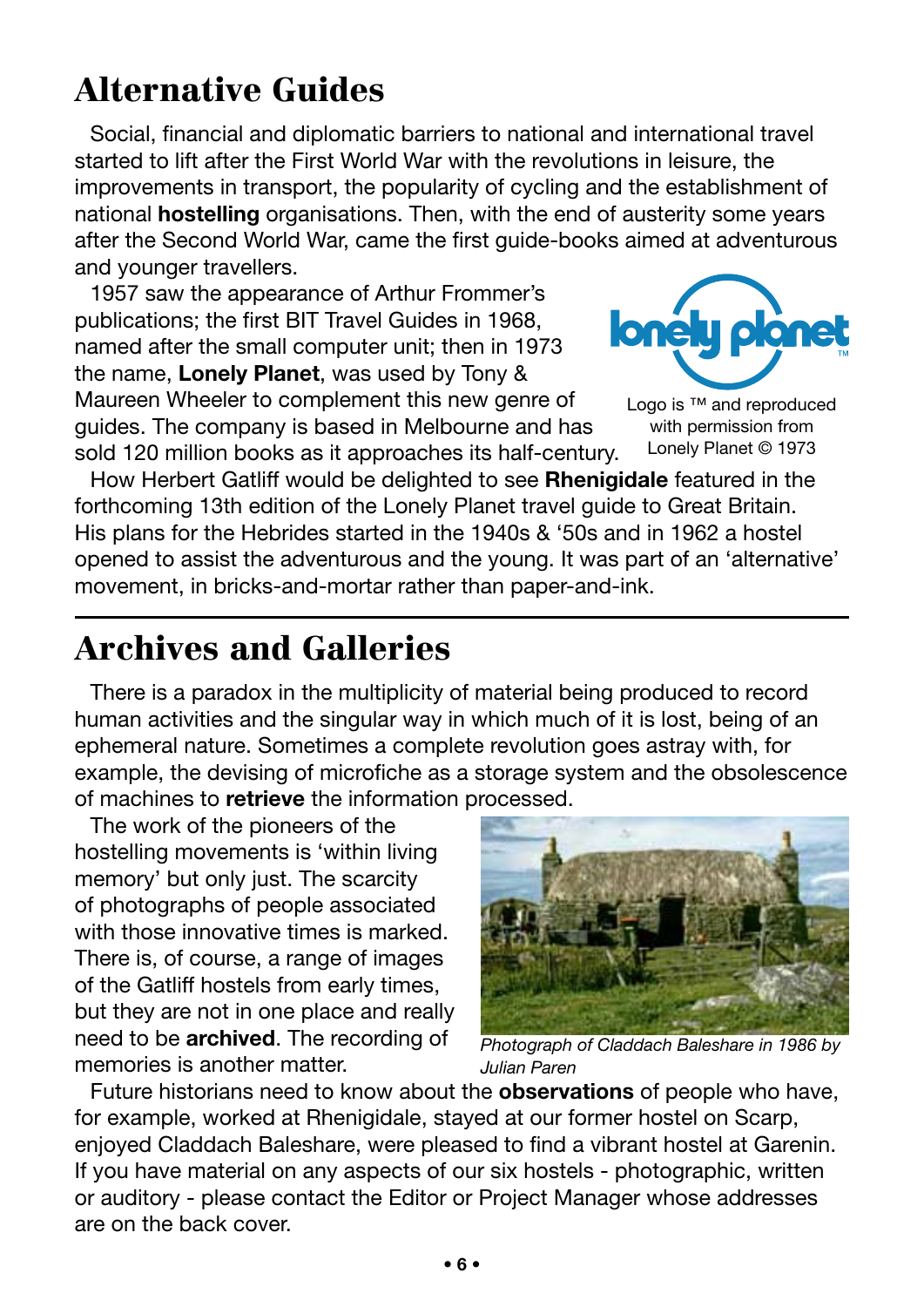#### From the *Hebridean Hostellers* Issue of Five Years Ago … 'There will be individuals around still able to recall the **Berneray Airfield**. They are needed - for the Airfields of Britain Conservation Trust has recorded that the facility, apparently used by the RAF and civilians, was on 'open land' and yet with 'location unknown'. (Editor: John Humphries) [*So no one responded then. What about now?*]

#### and of Ten Years Ago …

'An interesting Berlin-based e-magazine **www.hiddeneurope.co.uk** … often features happenings in the Outer Hebrides. A recent item drew attention to the abnormally low-tides that sometimes affect the ferry movements between Leverburgh and Berneray. (Editor: John Humphries) [*Magazine and tides continue*]



*An art class at Berneray by Russell Wills*

## Fifteen …

'The weather for the **Arthur Meaby Memorial Walk** on Sunday 16 May was particularly appropriate, in being both warm and calm. 60 people attended, representing literally, the many walks of life in which Arthur had been involved.' (Editor: John Humphries) [*The Walk took the South Downs Way to Beachy Head*]

### Twenty …

'One example of the depletion of population can be seen in the new intake of schoolchildren this year in the five primary schools in **Harris**, just fourteen children are starting school' (Editor: Jim McFarlane) [*The number of schools is down; the pupil numbers are up*]

## Twenty-five …

'**Howmore** renovation is proceeding very well. Most of the legal / local authority issues have been dealt with and difficulties over the historically defined and actual access to the hostel have been resolved, giving Deirdre Forsyth one last round of legal activity to pursue.' (Editor: Richard Genner) [*We are now the owners*]

## Thirty …

'You may have heard that there are plans for a hostel at **Garenin** in West Lewis. It is quite true that we are in discussion with the local council, Comhairle Nan Eilean, and we hope that a hostel might be possible in the early 1990s.' (Editor: Peter Clarke) [*Things do come … to pass*]

#### … and now Thirty-five

'John Joyce is taking a **work-party** to Howmore at Easter. This will carry out decorating, minor repairs and cleaning. The front door will be altered to stop it letting in the rain.' (Editor: Peter Clarke) [*Changes to tasks, but not to personnel*]